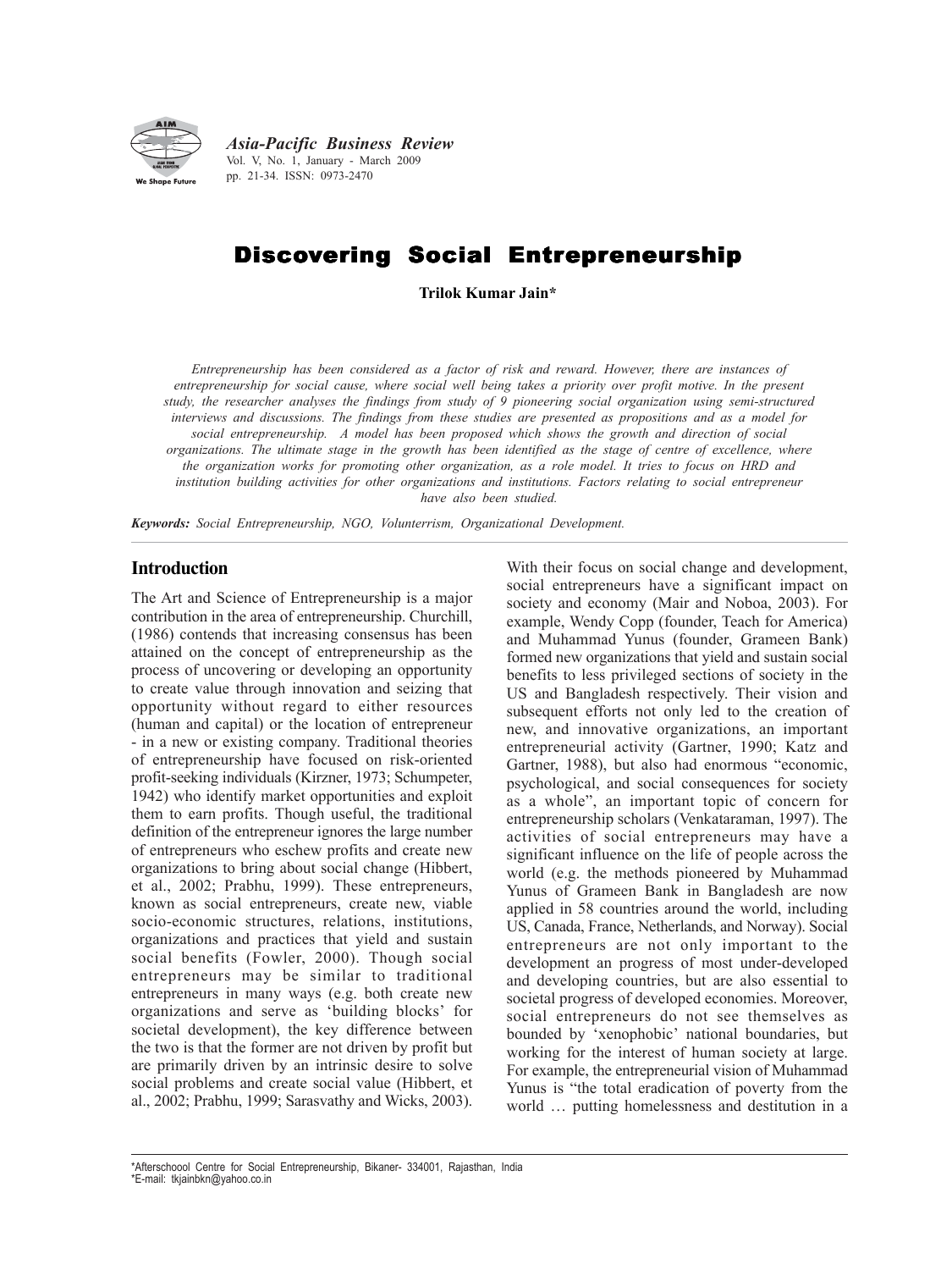museum so that one day our children will visit it and ask how we could have allowed such a terrible thing to go on for so long".

22

Social entrepreneurs are normal, everyday people who forego the pursuit of private wealth for social value creation (Dees, 1998; Sarasvathy and Wicks, 2003). They are a distinct type of entrepreneurs who serve as 'building blocks' for the development of their community and civic society (Cornwall, 1998). They, like entrepreneurs in the for-profit area, have a vision and create new organizations to proactively achieve their vision (Sarasvathy, 2000). Unfortunately, despite the apparent similarities between what social entrepreneurs do and what entrepreneurship researchers seek to study, there has been a paucity of studies in the area of social entrepreneurship. The researcher believes that social entrepreneurs are motivated by social incentives, the desire to create social value and create social change. In this paper the researcher attempts to develop a framework for social entrepreneurship that is based on unstructured interviews, observations, secondary data over the period from 1994 to 2006. The researcher uses data collected through interviews with nine social entrepreneurs and use this data to validate the framework developed for studying social entrepreneurship. Since a systematic theoretical model of social entrepreneurship is not available, the researcher develops propositions about social entrepreneurship based on both theoretical arguments and qualitative case studies to enable researchers to replicate findings from this research.

In recent years, scholars from a variety of different management fields, and social science disciplines have produced research that meets the scholarly standards of leading entrepreneurship journals, and have provided a valuable boost to our collective body of knowledge in the field of entrepreneurship. Despite the fact that the scholarly field of entrepreneurship attracts contribution from a large number of academic disciplines, most entrepreneurship scholars acknowledge two central premises of entrepreneurship (Venkataraman, 1997). The first premise, referred to as Kirzner's arbitrage, holds that entrepreneurs seek new ways to profit from previous errors in inefficient markets (Kirzner, 1973). The second, familiar to most people as Schumpeter's 'process of creative destruction', holds that entrepreneurs are heroic figures lured by profits to introduce new innovations (Schumpeter, 1934). These two central premises of entrepreneurship research are based on the underlying assumption that entrepreneurs are primarily driven by economic incentives, the desire to earn profits to create economic value for themselves (Shane and Venkataraman, 2000). Even as the large body of research building on these two premises has contributed immensely to our understanding of entrepreneurial activity in society, it has ignored social entrepreneurs whose primary mission is not the pursuit of profits but social change, and development of less privileged sections of society. In the larger management, and business literature there has been some research on prosocial behavior (Rioux and Penner, 2001; Finkelstein, and Penner, 2004), volunteering (Finkelstein, Penner, and Brannick, 2005), and organizational citizenship behavior (Finkelstein, and Penner, 2004). This body of research is primarily concerned with large organization, focuses on how some individuals go beyond their job description to help their colleagues, and their organization, and is largely oriented towards management issues i.e., the development of management practices, and organizational systems to encourage such behavior among employees rather than entrepreneurial issues i.e. those related to the process of organization creation, and involving creative resource combinations (Sarasvathy, 2000). A few scholars however have explored the link between pro-social behaviors and social entrepreneurship. In particular, Mair and Noboa (2003) investigated how intentions predict entrepreneurial behavior, and proposed a model of social entrepreneurial intentions. Their model incorporated cognitive (such as morals, and judgments), and emotional (such as, empathy) factors that together with enablers such as self-efficacy, and social support led to social entrepreneurial intentions. The researcher believes that these social entrepreneurial intentions are very similar to pro-social intentions to help others without monetary or profit considerations and it would be incumbent upon us to investigate how such pro-social intentions arise when the researcher studies social entrepreneurship.

Some scholars have investigated the origins of prosocial behaviors, and volunteering (Penner, et al., 2005) by looking at a number of individual traits, and characteristics including empathy, and altruistic personality. The question why people help has been a central issue in studies on pro-social behaviors, and scholars have focused on three types of mechanisms (a) Learning, (Staub, 2005; Eisenberg and Fabes, 1991); (b) Social and Personal Standards (Omoto and Snyder, 1995), and (c) Arousal, and Affect (Eisenberg, 1997; Batson and Shaw, 1991). These perspectives were further developed by shifting the emphasis from single encounter helping to longer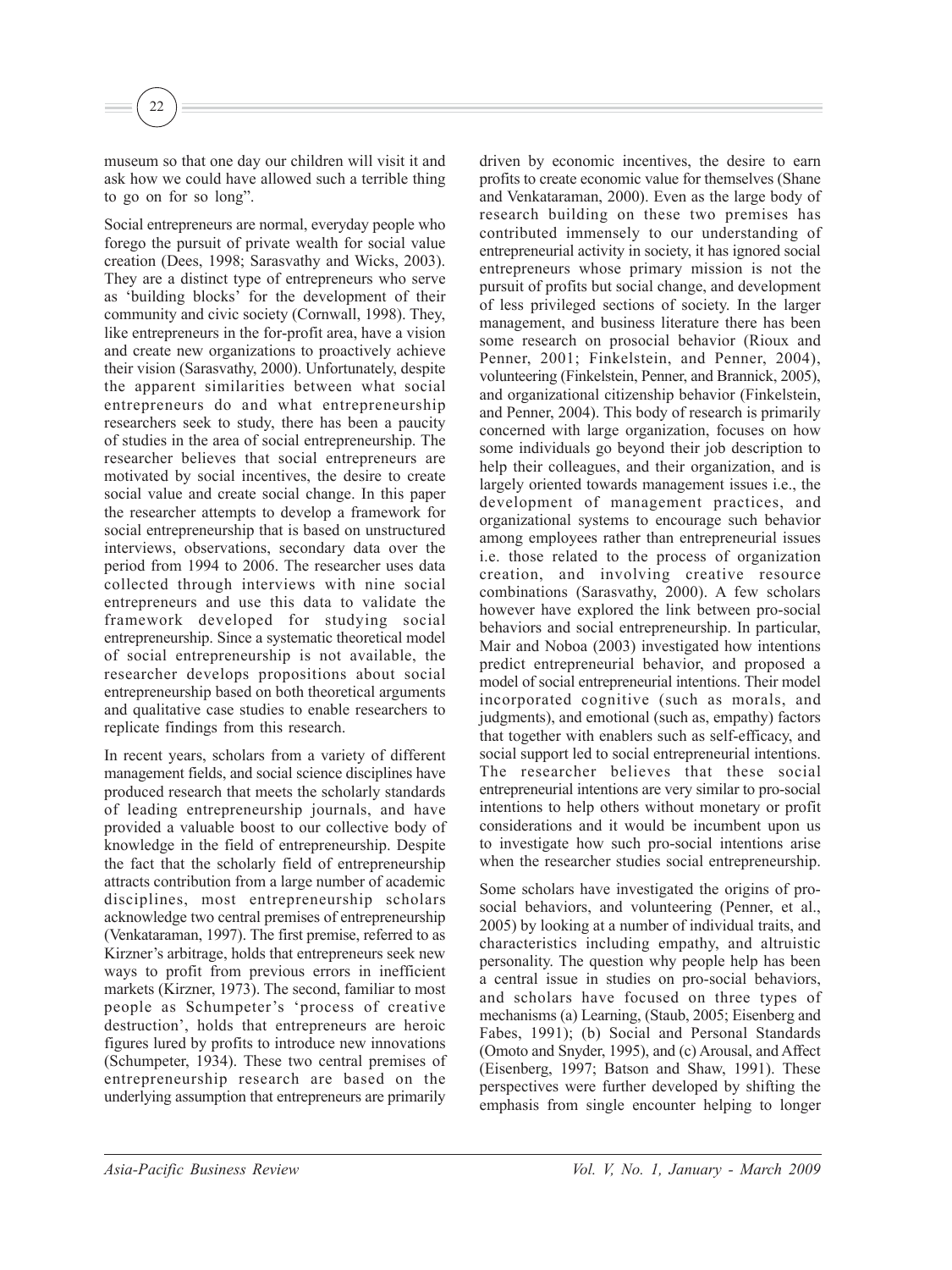term, sustained pro-social behaviors such as volunteering (Omoto and Snyder, 1995). Volunteering shares a number of commonalities with pro-social behaviors in that both are long term, planned, and discretionary acts that benefit unknown others (Finkelstein and Penner, 2004). It is important to understand the differences, and similarities between pro-social behaviors, organizational citizenship behaviors (OCB), and volunteering before the researcher looks at the antecedents of social entrepreneurship. Both OCB, and volunteering are forms of pro-social behaviors (Rioux and Penner, 2001); however, while volunteering is often associated with unpaid members of service organizations, OCB is studied in the context of work in for-profit organizations (Penner, 2002; Finkelstein and Penner, 2004). Since volunteering is a pro-social behavior studied in the context of social service organizations, the theories developed to explain the origins of volunteering can be taken as a first step towards understanding how entrepreneurs perceive a social need. One of the earliest approaches examining prosocial behaviors were the functional approaches (Snyder, 1993; Omotoand Snyder, 1995) whose central assumption was that human behaviors are motivated by certain goals, and needs. However, in recent years, scholars have found support for the idea that altruistic motivation is closely related to volunteering behaviors (Penner and Finkelstein, 1998). According to this approach, volunteering behavior in individuals is generally triggered by some kind of arousal. Many individuals are stimulated by observing the distress of others; and the immediate reactionary response to this stimulus is to alleviate the cause of this stimulus (Pilliavin, et al., 1981; Batson and Shaw, 1991). The researcher believes that since the goal of social entrepreneurs is 'creating a better society', theories explaining pro-social behaviors offer us a good theoretical base.

## *The Origins of Social Entrepreneurship Behaviors*

It has been extensively studied in previous literature on entrepreneurship that entrepreneurial intentions reveal the motivations behind the pursuit of entrepreneurial activities (Bagozzi, Baumgartner, and Yi, 1989; Katz and Gartner, 1988). In the case of social entrepreneurship, the primary motivation for the establishment of social organizations is the alleviation of some perceived social need (Prabhu, 1999). Prior research indicates that the perception of a social need depends upon the context that the social entrepreneur finds himself or herself in (Mair and Noboa, 2003; Prabhu 1999). In their study

investigating the intentions of social entrepreneurs, Mair and Noboa (2003) state that background of the social entrepreneur is critical in triggering the perception of social need. There have been some studies investigating the empirical relationship between prosocial behaviors (Comunian and Gielen, 1995) and creation of social value (Bolino et al., 2002). For the social entrepreneurs, who start new social organizations for alleviating an unmet social need, we propose that possessing an empathyaltruistic orientation helps in perceiving a social need.

23

This is because an empathy-altruistic orientation is necessary to empathize with an affected group. This phenomenon of empathy-altruism was investigated by Batson and Shaw (1991) with a focus on how individuals react to distress2. The empathic altruistic motivations seem to focus on others rather than self when there is distress caused by the perception of someone in need. In case of AWAG, the entrepreneur being a woman could empathize with other women who were exploited and wanted to help them in some way which was different from the traditional approaches which were not yielding results. Before staring this organization the founder worked as a volunteer with another important organization SEWA in this region and also did her doctoral work in a related subject. In this case, her altruistic personality as well as her experiences volunteering for SEWA generated in her the need for an organization focused on helping exploited women. This characteristic of altruistic personality is also evident from the interview with the founder of CERC who asks, "How do we repay the debt to society?". Empathy-altruistic orientation is commonly seen in all the organizations and it is very consistent with previous conceptualizations of social entrepreneurship (Alvord, et al., 2002; Mair, and Noboa, 2003).

# **Research Methodology**

The researcher uses grounded theory with constant comparative logic, where a series of categories are related with previous instances or non instances of the category in order to better define the categories (Glaser and Strauss, 1967; Eisenhardt, 1989). We use grounded theory with multiple cases so that a more vivid, and complex picture can be developed about what motivates social entrepreneurs to start social ventures. Primarily, we seek to investigate the following questions:

(i) According to social entrepreneurs, what factors motivate them to start a social organization?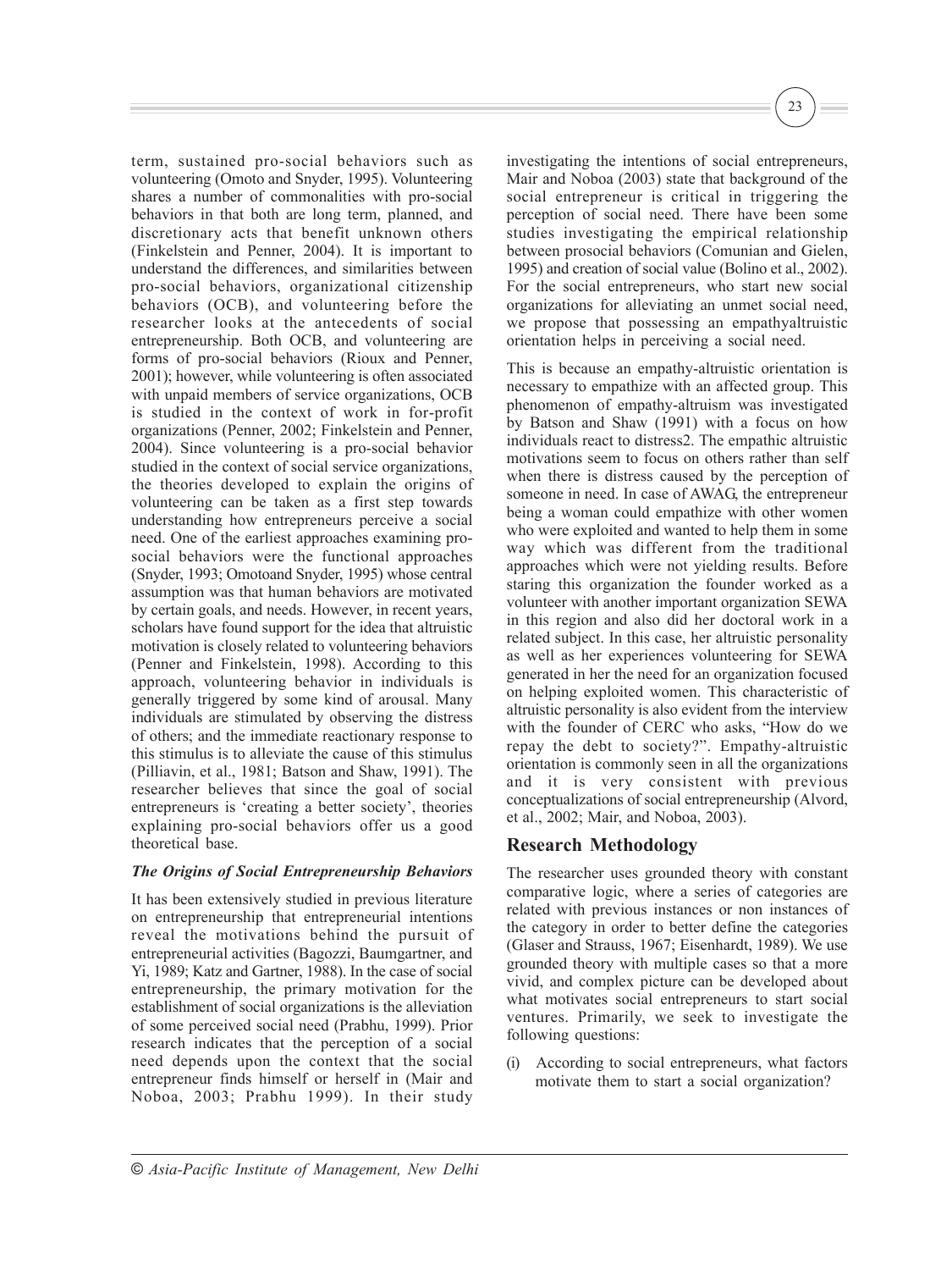

- (ii) How do social entrepreneurs perceive that there exists a social need and how do social entrepreneurs try to alleviate this need?
- (iii) What are some of the initial challenges that social entrepreneurs face when setting up social ventures and according to these entrepreneurs what factors (both personal and macro-social) help them overcome the initial challenges?

One of the requirements of a grounded theory approach is a consistent criterion which is applied to each case and which logically relates to the research question(s) being investigated (Patton 2002; Yin, 1994). The goal of our study was to identify how and why the social organizations were formed. To this end, the semi-structured interviews with the entrepreneurs of the nine organizations selected for study focused on:

- The origin of the entrepreneurial idea and the perception of social need
- (ii) The creativity and communication necessary in realizing this idea
- (iii) The decision-making process used in the initial phase of venture creation
- (iv) The challenges faced during the initial phase of venture generation
- (v) The social and institutional support as perceived by the entrepreneurs
- (vi) The future plan for the social enterprise, as conceived by the entrepreneur and their core group

The interviews were recorded and then translated into English; these translations were then analyzed for identifying patterns (Holsti, 1968; Langley, 1999) associated with the entrepreneurial process. A number of tangible variables on each organization were coded based on data from interviews, and analysis of artifacts such as the annual reports and published histories. The patterns emerging from the data were compared across the nine cases and those factors common across all the nine cases were retained. Since social entrepreneurship is still a relatively less explored area (Weerawardena and Mort, 2006), an exploratory case study allows our investigation to retain the holistic and meaningful characteristics of real-life events (Yin, 1984) and combined with theory helps to firmly ground our propositions in actual field data.

Since an important consideration in any research study concerning the development of theoretical framework is replicability and generalizability (Yin,

1984), we provide arguments grounded in theory and supported by patterns emerging from interview data to validate the propositions. This inductive theory development grounded in concrete and rich field observations offers us significant insights as compared to just theorizing through deductive means (Langley, 1999). We studied social entrepreneurs who are engaged in the task of social value creation in the states of Gujarat and Rajasthan in Western India. Although a major reason for selecting this particular setting was convenience sampling, these areas provide a large homogenous environment for studying a multitude of social entrepreneurs. This sampling strategy also helps in interpreting as well as generalizing the results of the study within context, since most social entrepreneurs face roughly the same constraints and act roughly in the same landscape. Organizations that are classified as non-profit voluntary organizations based in the states of Gujarat and Rajasthan in Western India are selected for this study. Organizations were classified as voluntary associations if they are "formally organized, named collectives in which the majority of participants did not derive their livelihood from their activities in the group" (Gartner, 1993). Organizations that were associated with political parties, religious institutions or any existing industrial trading service (registered under Partnership Act and Companies Act1) or their adjuncts were excluded from this study to ensure a purely private social organization. Initially eighteen organizations that fit the criteria mentioned above were selected for the study. Three organizations were dropped from the study. Some of these social organizations had merged with other similar organizations and it was difficult to accurately obtain data about how such organizations originated, while in other cases we could not get the entrepreneurs to schedule interviews with us. However, the eleven non-profit organizations selected for this study

represent diverse areas and serve different clients and some contextual conclusions can be made after analyzing the data. A pilot study was undertaken with two social entrepreneurs who started two organizations; Orphanage, which is a non-profit organization providing food and education; and Transform, which deals with issues of rural development and environment. The pilot study helped to define a structure for the subsequent interviews of social entrepreneurs of the nine remaining organizations. Table 1 shows the non-profit organizations started by social entrepreneurs and the clients that they serve. The researcher used content analysis, to identify discernible factors from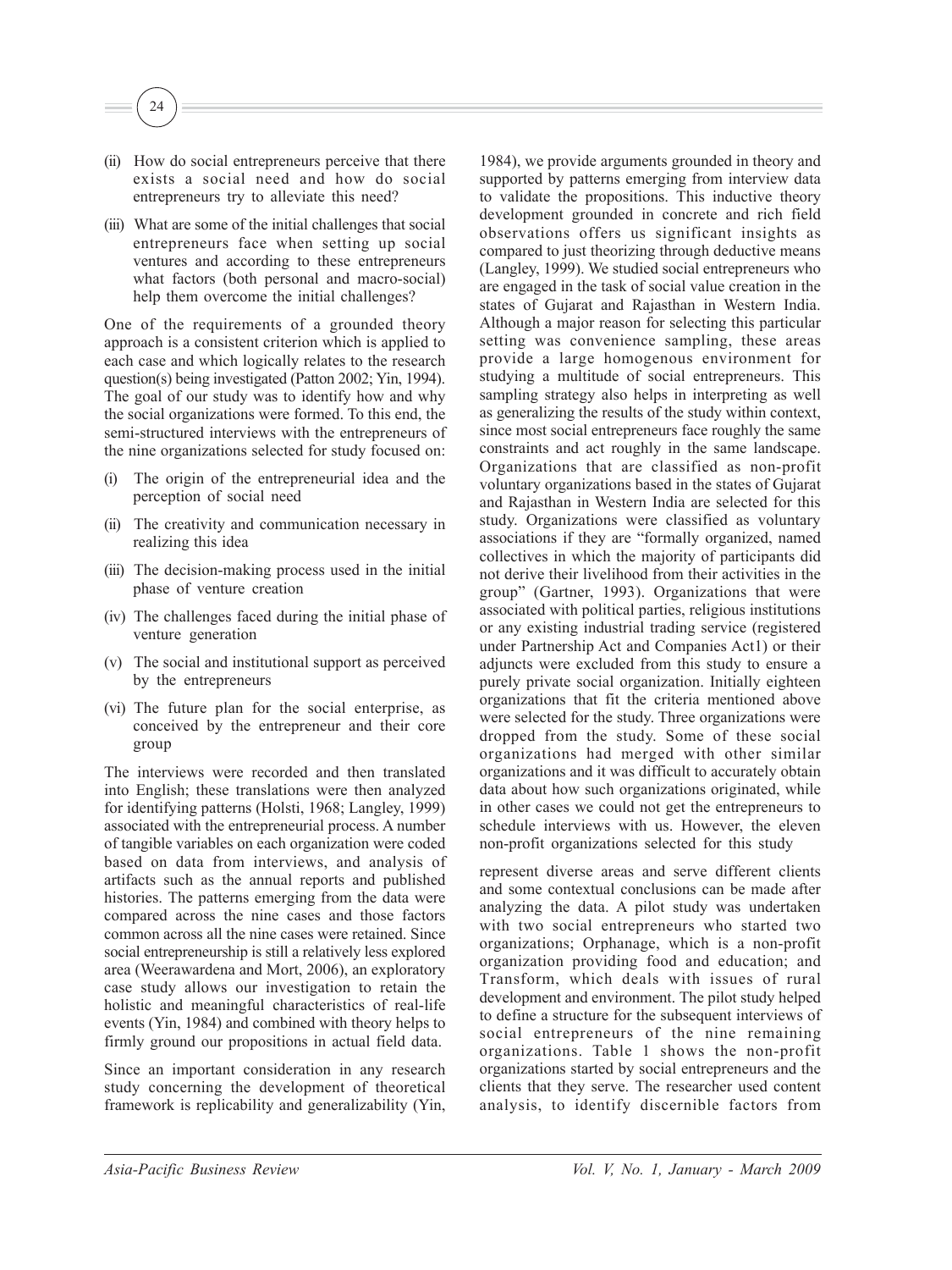qualitative data. Factors were identified from the qualitative data and compared with the concepts and prominent factors were identified. The researcher repeatedly studied these organizations and tried to

identify the observable factors and qualities of the entrepreneurs. Personal observations by the researcher helped the researcher in collecting qualitative data.

25

| Name of            | <b>Main Area</b>          | <b>Other Activities</b> | Name of founder        | Year-Estd. |
|--------------------|---------------------------|-------------------------|------------------------|------------|
| Organisation       | of Work                   |                         |                        |            |
| AWAG               | Women's awareness         | Sale of handicrafts     | Ms. Ilaben Pathak      | 1980       |
|                    |                           | made by women           |                        |            |
| <b>BMA</b>         | Blind & handicapped       | Sale of articles        | Mr. Jagdish Bhai Patel | 1950       |
|                    |                           | made by handicapped     |                        |            |
| <b>CERC</b>        | Consumer education        | Sale of journal etc.    | Mr. Manubhai Shah      | 1978       |
|                    | and protection            |                         |                        |            |
| <b>PNR</b> Society | Deaf-dumb, polio,         | Training handicapped,   | Mr. Anant Bhai Shah    | 1970       |
|                    | handicapped               | printing press          |                        |            |
| <b>SURE</b>        | Rural development         | n.a.                    | Mr. Magraj Jain        | 1990       |
| <b>ESI</b>         | Sanitation, Bhangi mukti, | Oil mills, Khadi        | Mr. Ishwar Bhai Patel  | 1963       |
|                    | sanitation                | organisations           |                        |            |
|                    | awareness / training      |                         |                        |            |
| Jan Vikas          | Rural development         | n.a.                    | Mr. Gagan Sethi        | 1986       |
| Ganatar            | Child labour-             | n.a.                    | Mr. Sukhdev            | 1990       |
|                    | education etc.            |                         |                        |            |
| Sadvichar          | Relief / noble            | Printing press,         | Mr. Haribhai Panchal   | 1949       |
| Pariwar            | thoughts / health /       | khadi organisations,    |                        |            |
|                    | rural development         | school                  |                        |            |

**Table 1: Products and Services offered by Drishtee**

## **Results and Analysis**

Based on the research findings, the propositions were developed, the raw data was shown to other researchers in the field and their interpretation was also obtained. The issues on which their interpretations were different, were dropped. The issues which were left out, were taken up for further studies.

Example of data:

*"We cant reach every-where and so we train other NGOs. They then spread the revolution." – founder – this was interpreted as willingness to spread the cause – and in helping other institutions to develop*

*– thus we looked at other clues to finally arrive at the underlying factor.*

*"Scavengers were not willing to leave their job. Municipality too was reluctant."..(we persuaded scavengers for higher pay) and persuaded people about the advantage of new system." – entrepreneur*

*This statement was interpreted as willingness to evolve creative solutions.*

*Proposition 1: The founder adopts leadership style consisting of trust, empowerment to workers, transparency and openness, and constantly reiterates mission and clarifies it repeatedly to workers. He carefully selects co-workers, generally the persons who can understand and pursue the mission of the*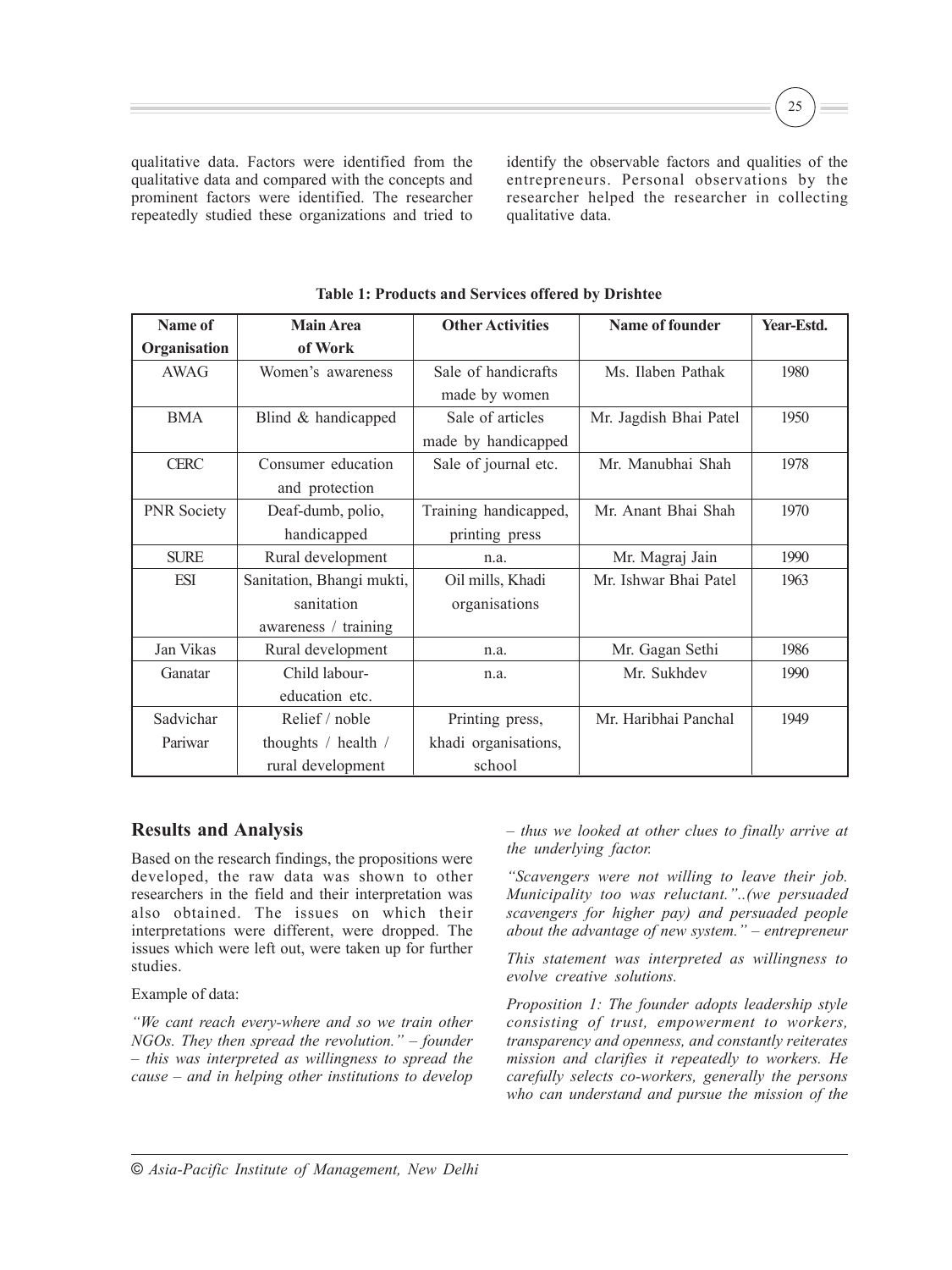26

*organization. The co-workers perceive the entrepreneur as a very committed, development oriented, visionary, hardworking and concerned person. We call this personality as an empathyaltruistic personality. It is positively associated with perception of a social need and an urge to alleviate this need.*

A number of theories provide strong support for some stimulus that instigates pro-social behavior among individuals (Coke, Batson, and McDavis, 1978; Toi and Batson, 1982). Scholars have noted that two types of reactions occur when there is a distress caused due to someone being in need (Hoffman, 1975, 1976). One is personal distress which results in egoistic motivation to alleviate this distress while the other is empathy which has been described as a congruent set of vicarious emotions that are focused on others including feelings of sympathy, compassion, tenderness (Coke, Batson, and McDavis, 1978; Toi and Batson, 1982). The empathy-altruism theories posit that empathy evokes altruistic motivations directed towards reducing the suffering of the needy individual. Research at the meso-level of analysis examines helping at the interpersonal level: one person helping other and scholars have categorized this as arousal and affect instigators of altruistic behaviors (Eisenberg, et al., 1989). There is some support in theory that arousal and affect produce two reactions; one, which is empathically induced, produces other oriented cognitions and concern while the other produces feelings of selffocused personal sadness (Feshbach, 1978; Hoffman, 1984). A vivid picture of this other oriented concern can be constructed from the following example; after witnessing class violence in rural areas, two entrepreneurs decided to start Jan Vikas to promote rural development. Likewise, the entrepreneur who started SURE said in the interview "I saw the exploitation of rural artisans working in embroidery and patchwork. In the fields of health and medical facilities, the (rural) areas have suffered a lot." A different arousal and affect stimulus driven by challenge can be seen in case of ESI which was started to test ideas of the entrepreneur in actual practice. Sadvichar Pariwar was started by the entrepreneur due to the influence of his father "….my father told me to become the inspiration for good work". Similar findings were obtained by Alvord et al., (2002) in their study on non-profit organizations from Asia, Africa and South America where arousal and affect played a significant role in the genesis of the entrepreneurial idea.

*Proposition 2: Prior background of the person is quite instrumental in setting up of such institutions. If a person experiences a problem, he / she tends to think about removing the problem for next generation and this becomes the base for setting up an institution. This is called feelings of empathy. Emphathy, driven by some arousal and subsequent affect are positively associated with perception of a social need and an urge to alleviate this need.*

It has also been suggested that one of the ways in which empathy-altruistic oriented individuals may attempt to alleviate the perceived need of others is by volunteering (Penner, et al., 2005). Scholars investigating pro-social behaviors such as volunteering have traditionally used two approaches to explain volunteering behaviors. One approach is the functional approach (Snyder, 1993; Omoto and Snyder, 1995) which posits that persons pursue activities that fulfill some perceived need. The other approach uses role-identity theory to explain why people persist in citizenship or volunteering behaviors by proposing that carrying out citizenship or volunteering shapes a person's self concept and this self concept has direct causal effect on future activity (Grube and Piliavin, 2000; Lee, Piliavin and Call, 1999). In recent years, scholars have tried to integrate both these approaches by proposing that while an important antecedent to the initial decision to volunteer is an individual's motive(s), an individual's experiences during volunteering determine his or her role identity which then becomes the proximal cause of further volunteering behavior (Penner, 2002; Penner et al., 2005). Finkelstein, Penner and Brannick (2003) showed that those who are most likely to volunteer or take active part in organization citizenship behaviors are those who have internalized a prosocial role and who strongly feel that others expect them to continue in a manner befitting that role. We find that except for CERC where the entrepreneur was formerly working as a senior manager in a retail industry, all other social entrepreneurs had prior experience volunteering for a social cause. This is best illustrated by the entrepreneur who started Secure, "I was involved in social activities from the beginning"; or the entrepreneur who started ESI who had worked previously as a civic-care volunteer with the local government. The entrepreneur who started AWAG was closely associated with SEWA, a similar non-profit organization dealing with women's issues. We propose that a perceived social need provides the motive for initial volunteering but then role-identity drives the urge to alleviate this social need.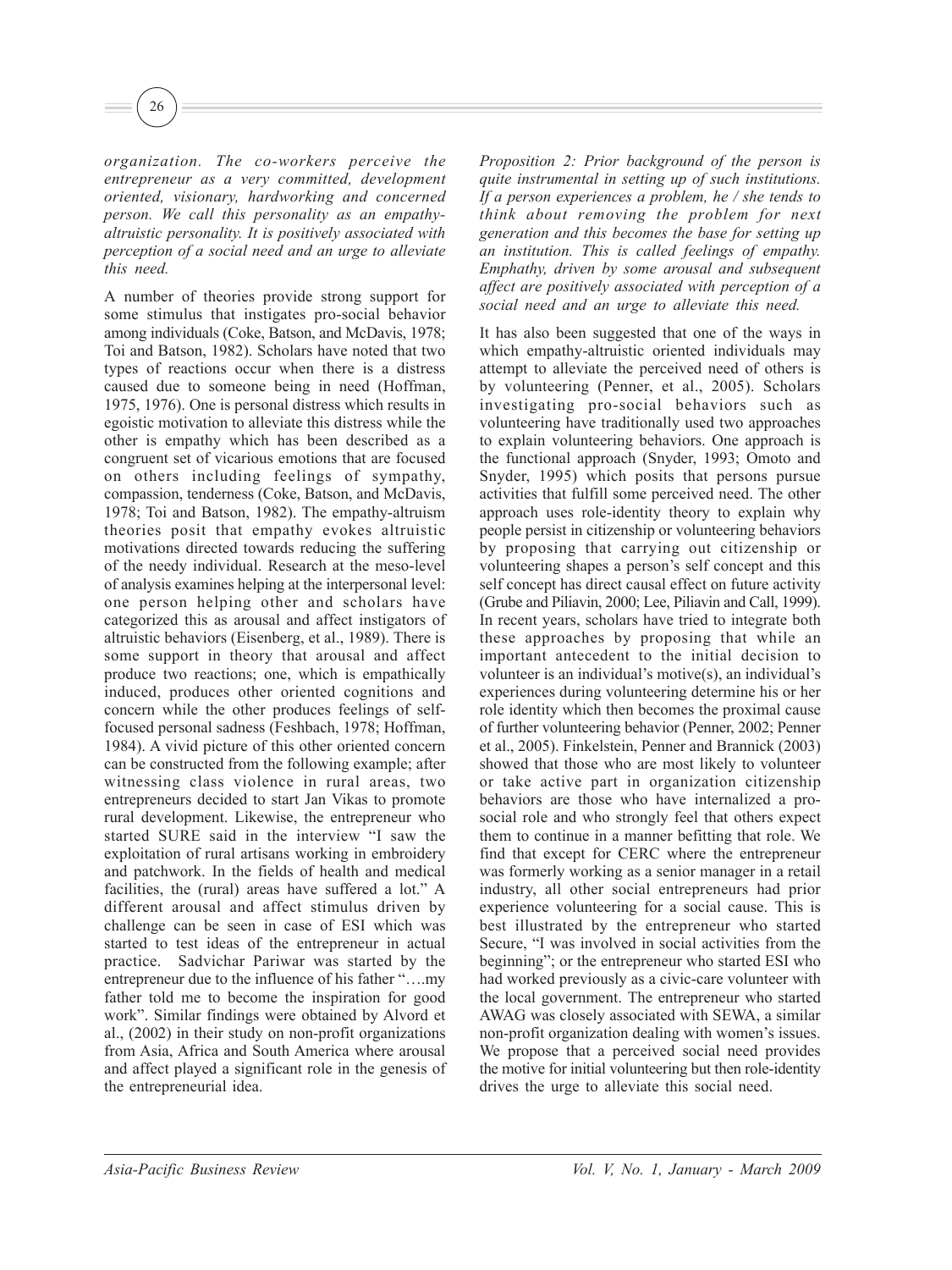#### *Entrepreneurial Characteristics*

In the social context, entrepreneurs use their imaginations to identify opportunities in the social sector where they can create value. Venkataraman (1997) argued that although, many individuals might perceive an opportunity, only a few would be able to only a few might be able to exploit this opportunity by forming their organizations. We believe that in the social context, a similar process occurs; i.e. perceiving a social need is similar to identifying information asymmetries in the social context or identifying limitations of the normal welfare system in satisfying known social problems. However, although many individuals especially those working in the social sector might perceive an unmet social need, only those with creative imaginations may be able to identify a social entrepreneurial opportunity (Chiles, Bluedorn, and Gupta, 2007; Sarasvathy, 2000). We believe that social entrepreneurial opportunity identification in the social context would depend on the creative imagination of entrepreneurs and how they use this creative imagination to innovatively combine existing resources.

This creative imagination serves to surmount the challenges posed by financial shortage, resistance to change or any other shortage of resource or services (Alvord et al., 2002). Similar to the study of social entrepreneurs who started Grameen Bank and SEWA (Alvord et al., 2002) we find that the entrepreneurs in this study focused on developing creative ways of enhancing social value. One way of enhancing social capital is by building capabilities in addition to existing ones. The other way is by creatively recombining existing resources and creating value from them. For example, SURE developed additional capabilities by enlisting the support of a premium design firm in increasing its handicraft sales. The founder of PNR Society overcame the problem of hiring specialized resource teachers by involving the parents of disabled children in their teaching program, thereby combining existing resources (parents in this case to serve as teachers).

*Proposition 4: Creative imagination of entrepreneurs helps them recombine exiting resources to create value and this helps the entrepreneurs identify opportunities for creating social value.*

As in the recent study of illegal entrepreneurship in Nigeria (Fadahunsi and Rosa, 2002), a common theme in the entrepreneurship literature has been the proactive behaviors of entrepreneurs. Crant (2000) showed how proactive behaviors are strong predictors of entrepreneurial intentions and called for more studies that showed how proactivity resulted in success among practicing entrepreneurs. Proactive behaviors are also pivotal to the formulations of social entrepreneurs as individuals who take charge of their situations to create value (Prabhu, 1999). In this study, we consistently find evidence of proactive behaviors among all the nine entrepreneurs that were studied. CERC held a number of public meetings as well as published their own magazine to promote awareness about consumer rights. Ganatar organized seminars on themes related to child labor and invited schools, colleges and libraries to attend these seminars. The founder of PNR Society participated in many conferences on teaching disabled individuals and kept track of the latest literature in this area. We believe that such proactive behaviors help entrepreneurs identify opportunities for better resource utilizations (Crant, 2000). For example, the use of media publicity by the founder of CERC to highlight the Ford Foundation was a proactive step in swaying some fence-sitting donors.

27

*Proposition 5: Proactive behavior of entrepreneurs helps them realize and identify opportunities for creating social value.*

It can be seen form Table 3 that the stories of these social entrepreneurs mirror studies in entrepreneurship in terms of the motivational characteristics of entrepreneurs (Shane et al., 2003). In a social context, we argue that motivation plays an even greater role as compared to for-profit motivation due to the nature of the outcomes obtained at the end of the process. Entrepreneurs differ in their motivation to identify and exploit opportunities (Shane et al., 2003). Shane et al., (2003) identify several motivational traits such as need for achievement, risk taking, tolerance for ambiguity, locus of control, self-efficacy and goal setting that might be components of entrepreneurial motivation3. The organizations started by these entrepreneurs took some time to establish themselves and in this critical time, their ability to seize opportunities through creative imagination helped them achieve success. This is exemplified by Jan Vikas where the entrepreneur faced a long and arduous road in establishing credibility and only the development of a young team gave a boost to the activities. The founders of PNR Society faced problems in gaining grants and land from the local self-government but they availed of an opportunity to nominate their candidates on the governing body and prevailed on the local government to grant them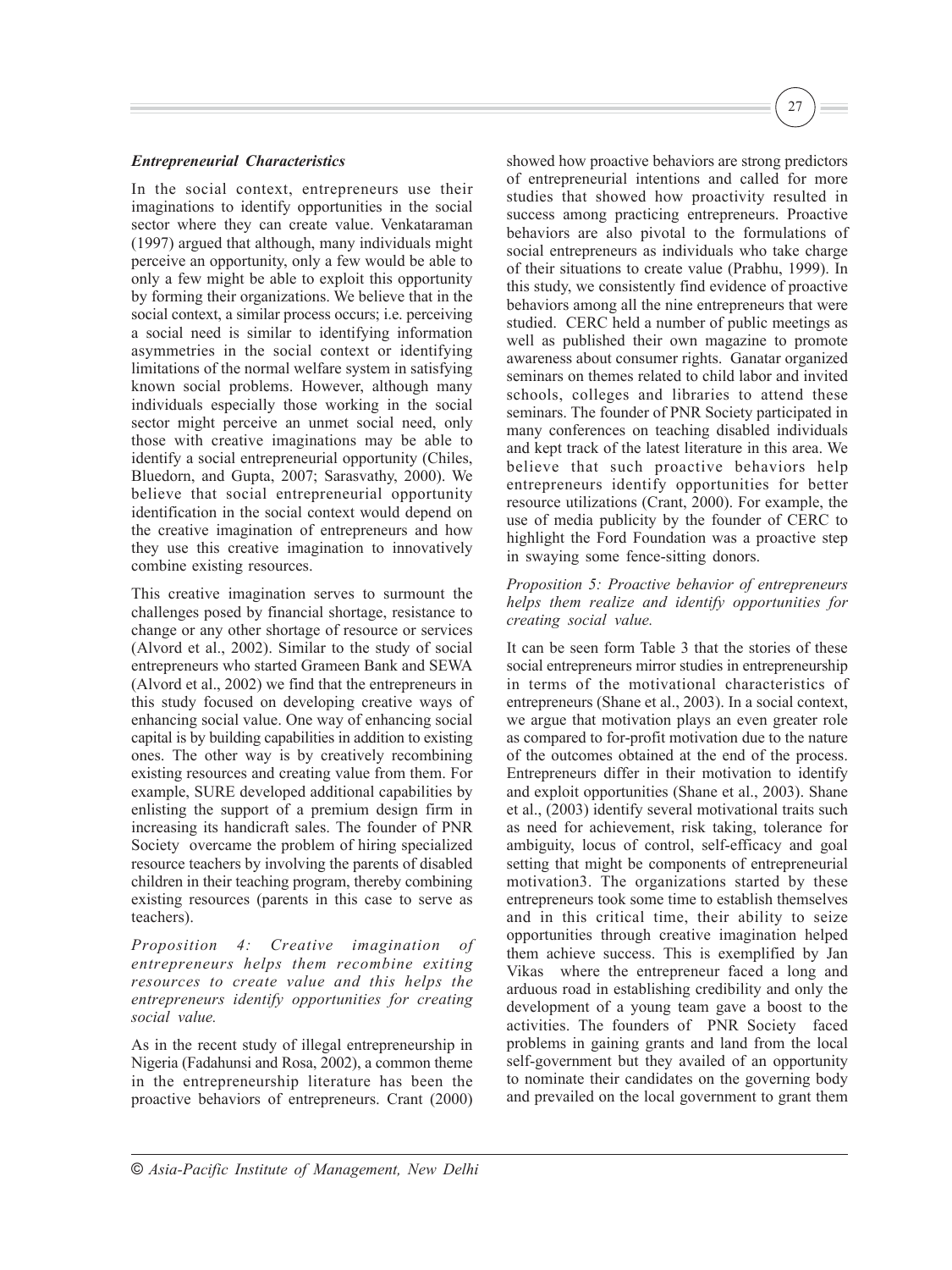land and funds. The situation faced by Ganatar was also similar with the laborers initially showing reluctance in educating their children but the entrepreneur persisted with his efforts finally getting five children to come to a camp which eventually changed the mindset of the laborers and they became more receptive to the entrepreneur's ideas.

28

*Proposition 6: Entrepreneurial motivation of entrepreneurs helps them realize and identify opportunities for creating social value.*

#### *Factors influencing Social Entrepreneurship*

It is very important to note that the environment in which the entrepreneurs find themselves plays a very important role in creation of a social venture. In many cases the organizations found social support only after proving their credibility with some success story. This issue of institutional support is a very important issue in the field of entrepreneurship (Venkataraman, 1997). Venkataraman (1997) discusses the relationship between the entrepreneur and the investors and highlights the role that trust and social support plays in the success of an entrepreneurial venture. There has been some research regarding the choice of structure that entrepreneurs use to enhance their performance (Shan, 1990; Mosakowski, 1991). Many institutional scholars suggest that most firms move towards greater organization in order to improve performance (Suchman 1995). It can be seen that for a social entrepreneur, social support (Alvord, Brown, and Letts, 2004) in the form of volunteers and philanthropic contributions plays a role that is similar to the role played by venture capitalists and business angels for the traditional for-profit entrepreneur. In general, a move towards greater professionalism and organization conveys greater trust among investors and they are more willing to extend support to the entrepreneur. In case of CERC after successfully fighting against increased bus fares, they could secure grant from the Ford foundation. In many cases the social support was from known associates or volunteers. In this study we found that large social organizations with a long history such as BPA, ESI and CERC regularly sent their representatives to national and international seminars in their focus areas, while smaller organizations interacted with regional or national organizations. The move towards more professional management in case of PNR Society or taking the help of National Institute of Design in case of SURE can be seen as attempts at gaining and establishing credibility for the services provided by the social organizations. Almost all the organizations that were studied showed varying degrees of moves aimed at imparting more professionalism in their management of resources. For example at BPA, the entrepreneurs actively sought advice from experts and professionals about the latest available tools to aid blind and disabled individuals. These efforts gradually helped them gain greater recognition from the government and other funding agencies. The efforts at gaining credibility not only help the organizations overcome the 'liability of newness' (Suchman, 1995) but also help them gain more grants and funds in effect generating greater social capital.

#### *Characteristics of the Organizations Studied*

- (i) The organisation exhibits transparency (CERC), openness, autonomy and trust. The founder displays a very high level of trust on co-workers (SP, Blind Men's Association)
- (ii) The founder and co-workers feel that they are working for sacred cause. Often they believe that God has bestowed an opportunity on them to work for the betterment of masses (SP). On the other hand they may do it as a fulfilment of their duty or as a sense of accomplishment (Vikas Vartul Trust, CERC).
- (iii) There is an environment of team-work in these organisations. However, the individual who actually works, gets the credit of that work (Vikas Vartul Trust, Blind Men's Association). However, a few organisations may not encourage recognition, as the work itself is the ultimate reward for them (SP).
- (iv) The founder is fully involved in all important activities of the organisation and devotes himself thoroughly (All organisations).
- (v) The organisations studied generally had a relatively non-hierarchical organisation structure (JV) the organisation promotes values of democracy (AWAG), secularism (AWAG) and equality (JV, PNR, SURE, AWAG). The institutions acted in the direction of changing values of society by adopting radical or traditional roles (ESI, AWAG, JV, PNR, SURE). The institution challenges the traditional beliefs of the society in a subtle form by organising and motivating masses. The methods of changing values of society have varied from organising lectures (CERC) to radical and harsh steps like Dharanas (AWAG, ESI etc.).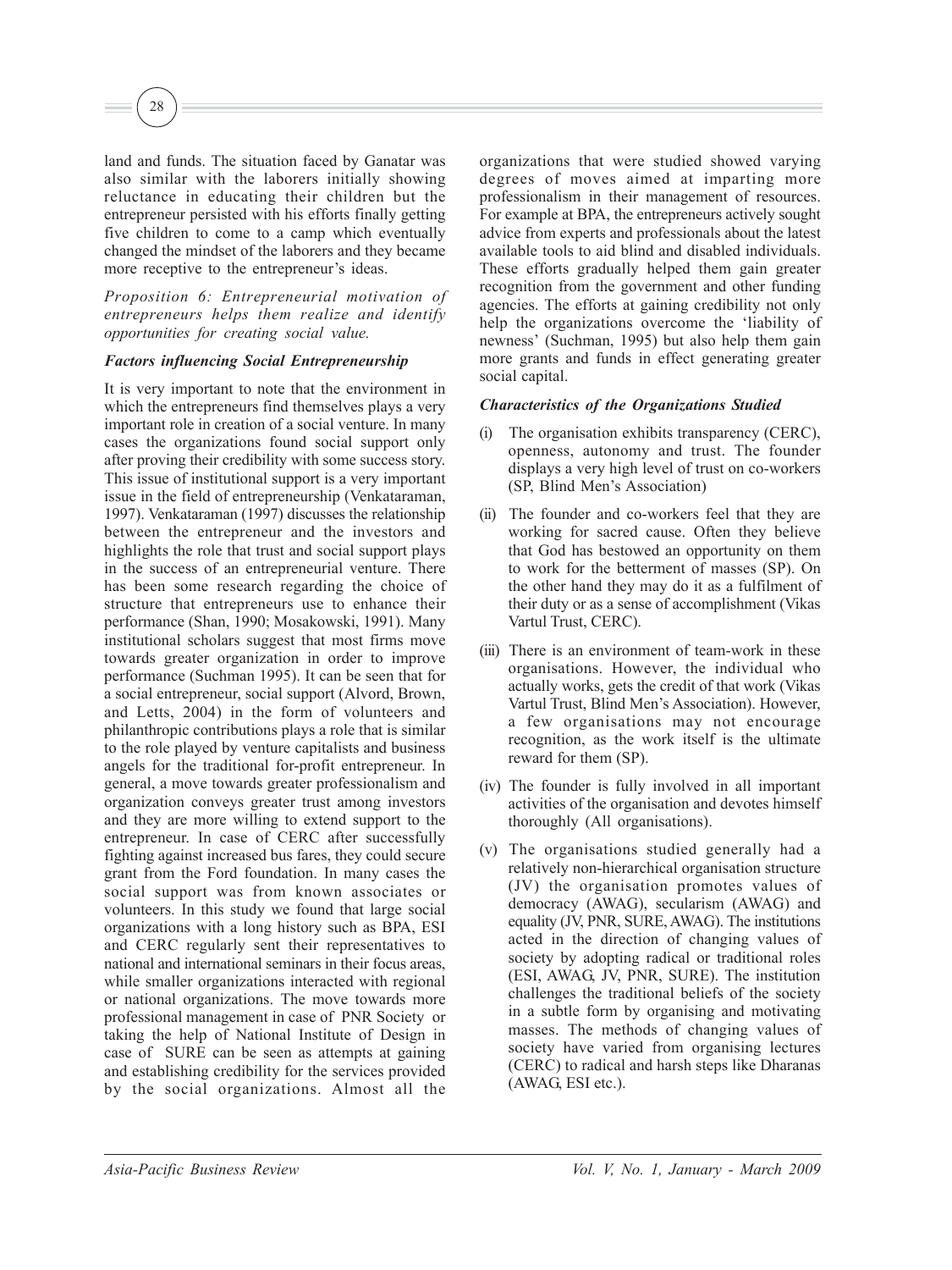# **A Framework of Social Entrepreneurship**

In this section we combine insights gleaned from both theory and our qualitative data to put forward a framework for studying social entrepreneurship. In this framework, we use the theories developed to explain the motivations of pro-social behaviors to propose a meso-level stimulus that helps individuals perceive a social need. This meso-level influence results in individuals engaging in behaviors to mitigate this need. In this framework for social entrepreneurship, we propose that this mitigation may take two forms, one where individuals engage in some volunteer activity and the other where they perceive a necessity of a social enterprise in satisfying a particular social need. It is necessary to have altruistic personality in order for the outcomes of volunteering or forming a social organization to materialize since arousal can also stimulate feelings of sadness (Cialdini, et al., 1997) and nervousness (Hornstein, 1982) that might lead to egoistically motivated helping in order to relieve one's own negative emotional state (Batson, 1998). Many scholars have investigated the consequences of volunteering in terms of creation of social capital (Alvord, Brown, and Letts, 2004; Bolino, Turnley, and Bloodgood, 2002). The study by Finkelsteain and Penner (2004) revealed that sustained performance of citizenship behaviors such as volunteerism and pro-social actions develops a volunteer role identity that becomes the pivotal motivator for even further volunteering activities akin to a positive selfreinforcing cycle. The motivation and desire to alleviate a social need are not the only requirements

for creation of the social enterprise. Social entrepreneurship is a process where social entrepreneurs realize there is an opportunity to satisfy some unmet need that the normal welfare system cannot meet, and who recombine resources in innovative ways (human, financial and material) to fill this void (Thompson, Alvy, and Lees, 2000). The social entrepreneurship framework developed here incorporates the opportunity identification phase of entrepreneurship by considering micro-level influences such as creative imagination, motivation and proactive personality. All the three are important as they provide the tools needed for the creation of a social enterprise. The other macro factors like social support and institutional forces mainly serve to guide the formation of a social enterprise and mitigate the effects of preemptive death (Suchman, 1995) by providing the initial efforts with legitimacy (Powell and DiMaggio, 1991). The multilevel model agrees with the conceptualization of social entrepreneurship as proposed by Mort et al., (2003) which states that individual entrepreneurial traits do not really capture the complete process of social entrepreneurship as the environment in which these entrepreneurs operate plays a very important role in determining the success of an entrepreneurial venture. The researcher has found a certain growth pattern among the organizations studied. This growth pattern is an indication of the institution building path, which need further studies. From the researchers carried out in the nine organisations studied, the researcher has been able to identify a growth path which is presented in Figure 1.

29

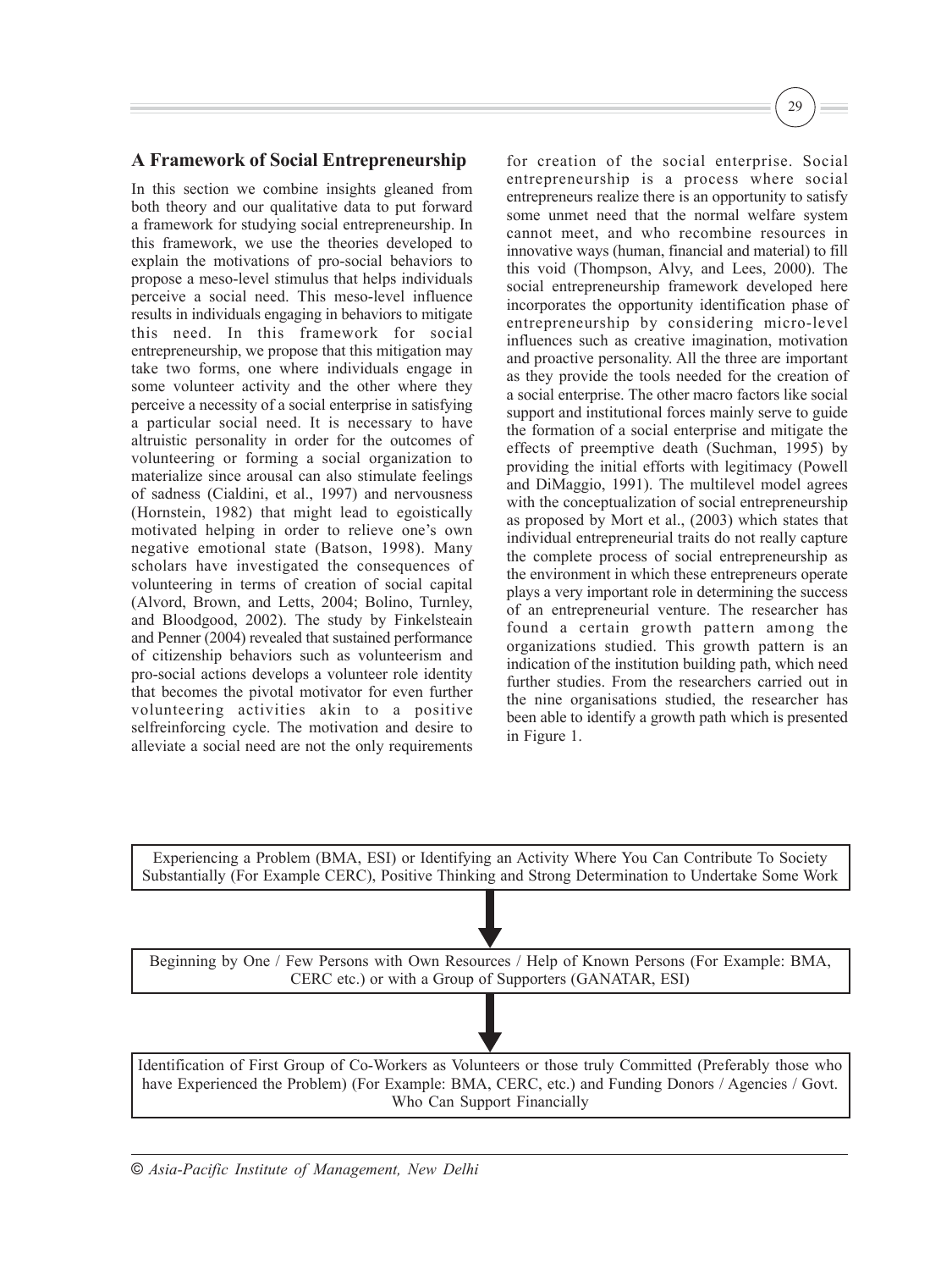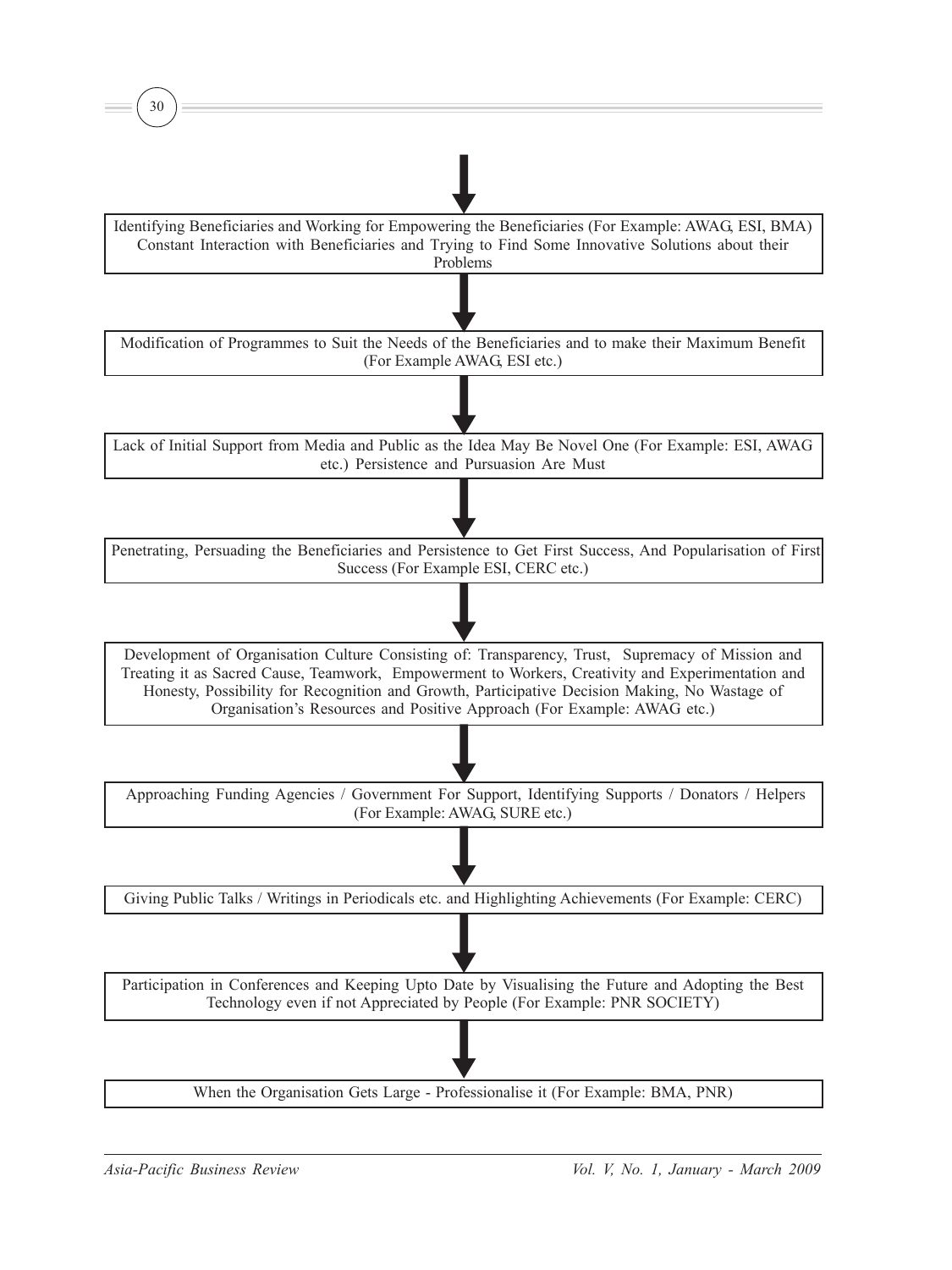

**Figure 1: The Proposed Frame Work**

The research has brought to surface the aspects like creative imagination, altruistic personality, willingness to start small, institutional support, social framework and volunteerism as the main components in social entrepreneurship. The founder exhibited characteristics which could enable him to be a successful social entrepreneur. Further research and inquiry presented as that these institutions were moving towards becoming role models for other NGOs or voluntary organizations. The researcher has studied social entrepreneurship as a model. The researcher found out that this research model has applicability in NGOs and voluntary organisations. This research model can help the organisations in strategy formulation and policy formulation.

## **Discussion**

As proposed by many scholars (Mort et al., 2003), a multi-level approach extends our current understanding of social entrepreneurship and takes an important step towards a more holistic understanding of this important phenomenon. Since entrepreneurship is a process rather than a one-shot act (Shane, 2000), broad questions that addressed areas such as origin of the idea, creativity of the idea, decision-making and future goals of the social entrepreneurs were used to arrive at common themes for the social entrepreneurship framework. The social entrepreneurship framework that was generated from both the qualitative data as well as a theoretical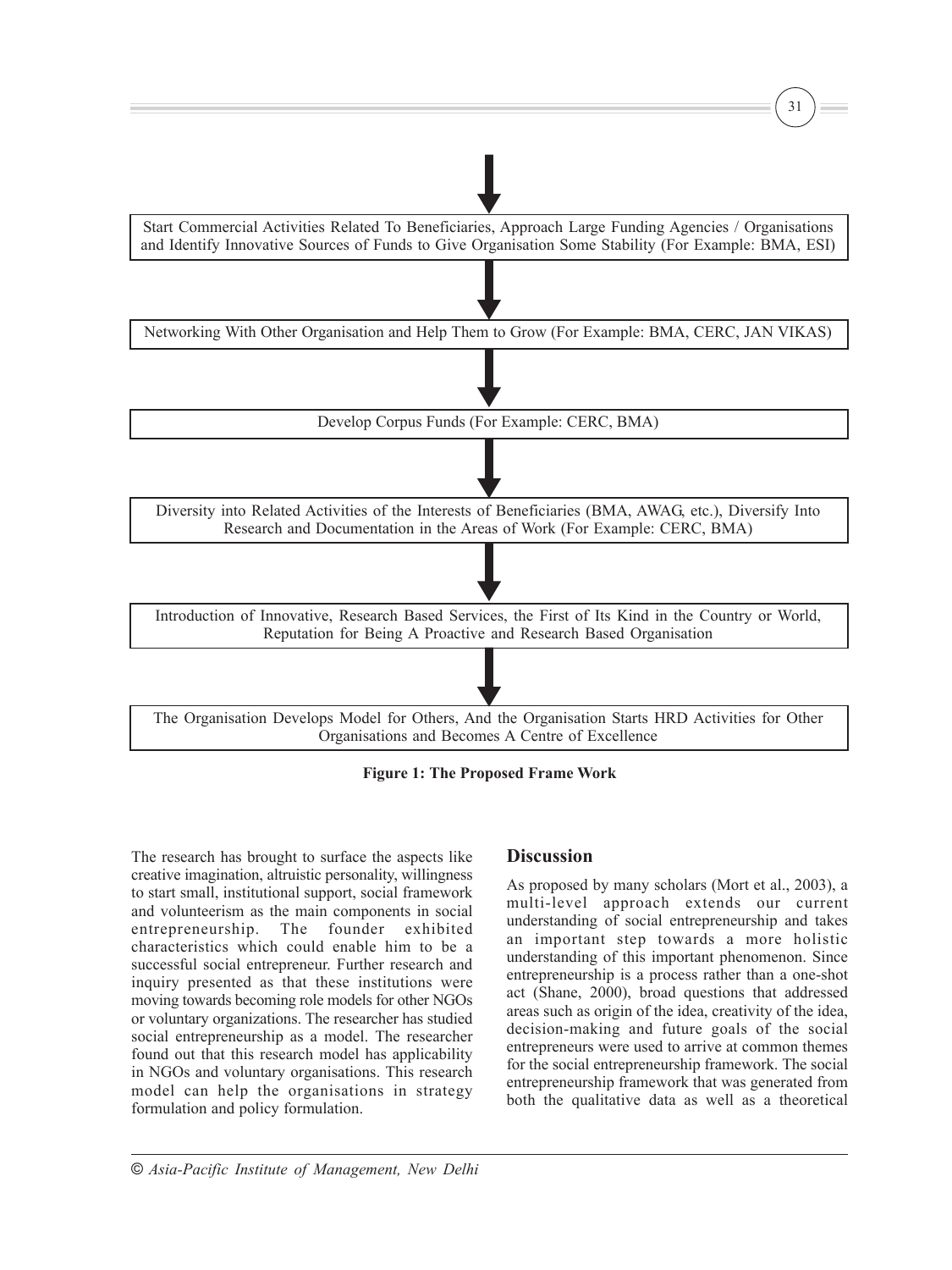extension of the altruism empathy pro-social theories agrees well with patterns found in similar studies of social entrepreneurs (Alvord et al., 2002; Handy, et al., 2002). This research into social entrepreneurship indicates that multi-level understanding is necessary in studying this type of entrepreneurship. A qualitative study affords us a chance to look at real responses from real individuals and as such helps in the initial stages of theory development. In this paper, The researcher has heeded to the call of entrepreneurship researchers for studies on social entrepreneurship that look at multiple dimensions with a view to gaining a deeper understanding of the subject (Mair and Noboa, 2003). The attributes of social entrepreneurial leaders identified by Prabhu (1999) such as values, pursuit of mission, flexibility and trust in co-workers were all present in every social entrepreneur that was interviewed. We believe that this is a consequence of empathy-altruism hypothesis as stated in the literature of pro-social behaviors (Bolino et al., 2002; Batson, 1991). Since for social entrepreneurs 'making a difference' in the lives of their constituent focus groups is the primary mission (Brown and Covey, 1987; Dees, 1998; Sarasvathy and Wicks, 2003), we believe that a framework of social entrepreneurship firmly rooted in the theoretical foundation of prosocial behaviors is a necessity. We believe that this difference between the theoretical underpinnings of social and for-profit entrepreneurship is manifested through observed differences in ownership, values, mission salience, and measures of success (Dees, 1998; Thompson, 2002).

32

The results of this study also reveled themes that were common among the entrepreneurs of these social organizations that were hitherto not considered in the grounded theory model of social entrepreneurship. Although these deal primarily with the leadership aspects associated with social entrepreneurs, it is very important to study and identify these common characteristics. It was very evident from the qualitative interviews with the co-workers about the transformational leadership of social entrepreneurs. The interviews with these entrepreneurs served to illustrate the point that these entrepreneurs were committed to changing their environments (Prabhu, 1999; Brown, and Covey, 1987) and not just creating acceptable financial value for a service or product. The role of leadership is further highlighted by the intense level of motivation in the cause that the social entrepreneur imbibes among the volunteers and employees. All the social entrepreneurs worked under self-imposed ethical norms, which were also taken up by the other volunteers credibility for the organization in the society. The other important characteristic of social entrepreneurs is the autonomy given to their volunteers and co-workers. This was contrary to previous formulations of social entrepreneurs as having high locus of control individuals (Prabhu, 1999). This is very evident from the mission of Jan Vikas, which is to branch out into a number of non-hierarchical independent units that work autonomously from the parent organization. As the researcher has noted earlier, this is a modest step at gaining an understanding of social entrepreneurship in a more generic sense. The researcher has tried to identify similar patterns among a sample of social entrepreneurs working in diverse functional areas although in relatively same environments.

# **Conclusion**

In this paper, we developed a framework for social entrepreneurship which was rooted both in theoretical foundations of pro-social behaviors and ethnographic data from field studies of social entrepreneurs. Prior studies (Alvord et al., 2002; Mair and Noboa, 2003) argue that some people recognize a social need and feel an obligation to assuage that need. However, this by itself is not enough as entrepreneurs need to use their creative imagination to bring their vision into reality (Sarasvathy, 2000). In the social entrepreneurship context, we found that innovation guided by proactive behaviors, motivation and the willingness of entrepreneurs to start small determines the level of success of the social enterprise. Other factors like social support did not find a unanimous support in the initial stages of enterprise creation; nonetheless all the entrepreneurs were engaged in some sort of institutional behaviors aimed at establishing legitimacy to gain social support. The results showed that engaging in behaviors such as getting a professional management or reputed sponsors led to more social support in the form of grants and funds.

Future work needs to look at generalizing the patterns of ethical and moral values in social entrepreneurship. The researcher has deliberately not investigated the 'socially responsible' for profit entrepreneurs since they are distinguished by their prior entrepreneurial experiences and the availability of funds for their social ventures, although their impact on social value creation cannot be ignored. The study of both for profit entrepreneurship and social entrepreneurship would benefit from future research into the means by which entrepreneurs transform their vision of a productive future into a reality by using their creative imaginations. The researcher believe this is where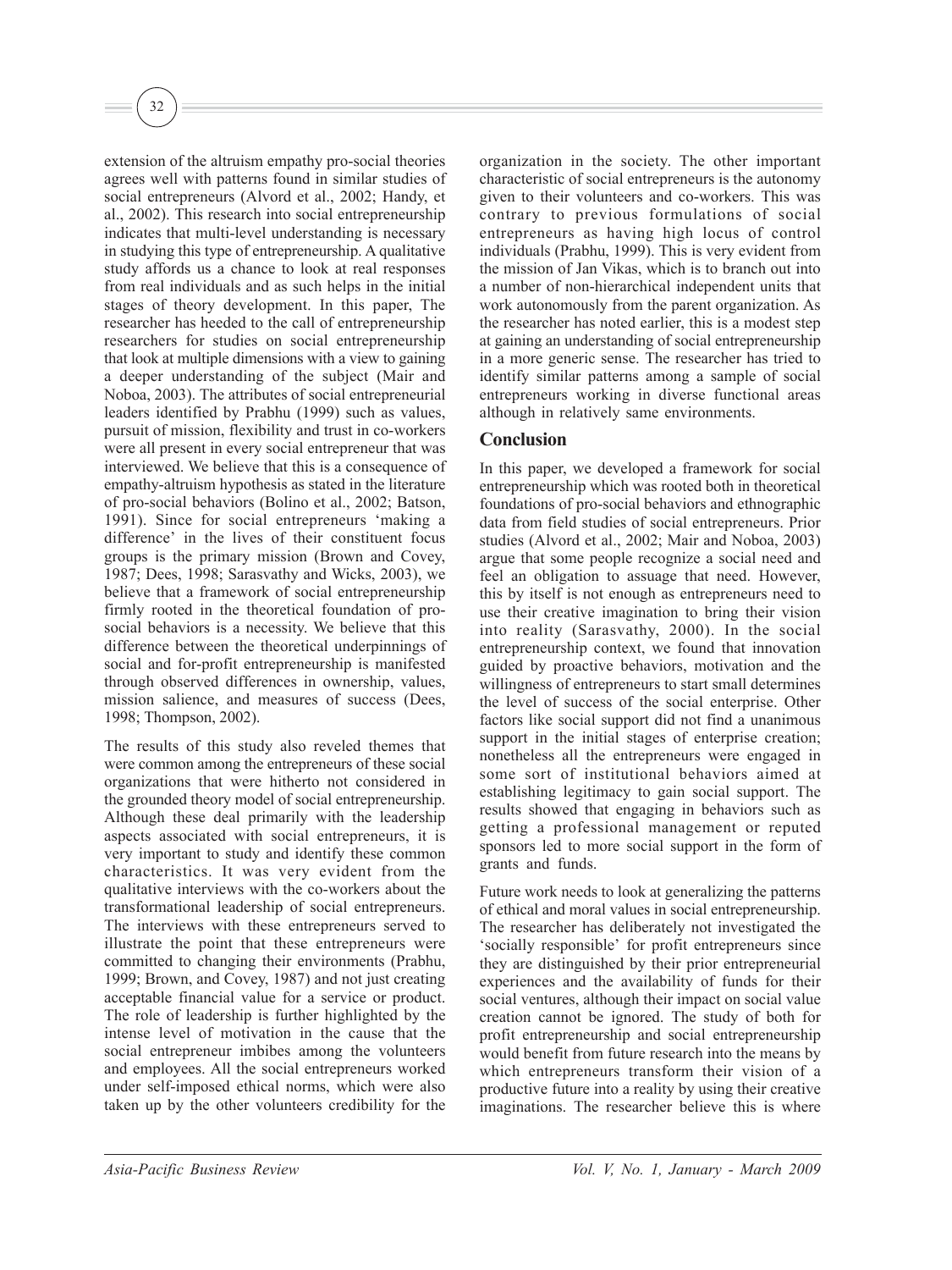the focus of much entrepreneurial research should be applied. There also exist a number of promising avenues for future research in identifying mechanisms by which macro factors like social structures, culture, and governance structures intervene in changing the outcome of the entrepreneurial process.

#### **References**

Bagozzi, R., Baumgartner, H., and Yi, Y. (1989), "An Investigation into the Role of Intentions as Mediators of the Attitude-Behavior Relationship", *Journal of Economic Psychology,* Vol. 10, pp. 35-62.

Batson, C. D. and Shaw, L. L. (1991), "Evidence for Altruism: Toward A Pluralism of Pro-Social Motives", *Psychological Inquiry,* Vol. 2, pp. 107-122.

Bolino, M. C., Turnley, W. H., and Bloodgood, J. M. (2002), "Citizenship Behavior and the Creation of Social Capital in Organizations", *Academy of Management Review,* Vol. 4, pp. 505-522.

Brown, D. L. and Covey, J. G. (1987), "Development Organizations and Organization Development: Towards an Expanded Paradigm for Organization Development", *Research in Organization Change and Development,* Vol. 1, pp. 59-87.

Chiles, T. H., Allen C. B. and Gupta, V. K. (2007), "Beyond Creative Destruction and Entrepreneurial Discovery, *Organization Studies,* Vol. 28 (4), pp. 467-493.

Churchill, Neil C. (1986), "Research Issues in Entrepreneurship" *(Ed. by Sexton et. al.) The Art & Science of Entrepreneurship,* pp. 579-96.

Cialdini, R. B., Brown, S. L., Lewis, B. P., Luce, C. and Neuberg, S. L. (1997), "Reinterpreting The Empathy-Altruism Relationship: When One Into One Equals Oneness", *Journal of Personality and Social Psychology,* Vol. 73, pp. 481-494.

Cornwall, J. R. (1998), "The entrepreneur as a building block for community", *Journal of Development Entrepreneurship,* Vol. 3 (2), pp. 141-145.

Crant, J. M. (2000), "Proactive behavior in organizations". *Journal of Management,* Vol. 26, pp. 435-462.

Dees, J. G. (1998a). The Meaning of Social Entrepreneurship, Working paper, Stanford University-Graduate School of Business, Stanford, CA

Dees, J. G. (1998b), Enterprising Nonprofits. *Harvard Business Review,* Jan.-Feb., pp. 55-67.

DiMaggio, P. J. and W. W. Powell (1991), Introduction' In W. W. Powell and P. J. DiMaggio (eds.), *The New* 33

Eisenberg, N. (1997), The development of empathy-related responding. Symposium on Motivation, University of Nebraska: Press, Omaha.

Eisenhardt, K. M. (1989), "Building Theories from Case Study Research", *Academy of Management Review,* Vol. 41 (4), pp. 532-551.

Finkelstein, M. A, Penner, L. A., and Brannick, M. T. (2005), "Motive, Role Identity, and Prosocial Personality as Predictors of Volunteer Activity", S*ocial Behavior and Personality,* Vol. 33, pp. 403- 418.

Finkelstein, M. A., and Penner, L. A. (2004), "Predicting Organizational Citizenship Behavior: Integrating The Functional and Role Identity Approaches", *Social Behavior and Personality,* Vol. 32, pp. 383-398.

Fowler, A. (2000), "NGDO's as a Moment in History: Beyond Aid to Social Entrepreneurship of Civic Innovation?", *Third World Quarterly,* Vol. 21 (4), pp. 637- 654.

Gartner, W. B. (1990), "What Are We Talking About When We Talk About Entrepreneurship?", *Journal of Business Venturing,* Vol. 5, pp. 15-28.

Handy, F. Kassam, M. and Renade, S. (2002), "Factors Influencing Women Entrepreneurs of NGOs in India", *Nonprofit Management and Leadership,* Vol. 13 (2), pp. 139-154.

Hibbert, S. A., Hogg, G. and Quinn, T. (2002), "Consumer Response to Social Entrepreneurship: The Case of the Big Issue in Scotland", *International Journal of Nonprofit & Voluntary Sector Marketing,* Vol. 7 (3), pp. 288 - 301.

Holsti, O. R. (1968), Content analysis. In G. Lindzey and E. Aaronson (Eds.), *The handbook of social psychology,* Reading, MA: Addison- Wesley.

Hornstein, H. A. (1982), Promotive tension: Theory and research In V. Derlega and J. Grzlak (Eds.), *Cooperation and helping behavior: Theories and research,* New York: Academic Press.

Katz, J. and Gartner, W. (1988), "Properties of Emerging Organizations", *Academy of Management Review,* Vol. 13, pp. 429-441.

Kirzner, I. M. (1973), Competition and Entrepreneurship, Chicago: University of Chicago Press.

Langley A. (1999), "Strategies for Theorizing from Process Data", *Academy of Management Review,* Vol. 24 (4), pp. 691-710.